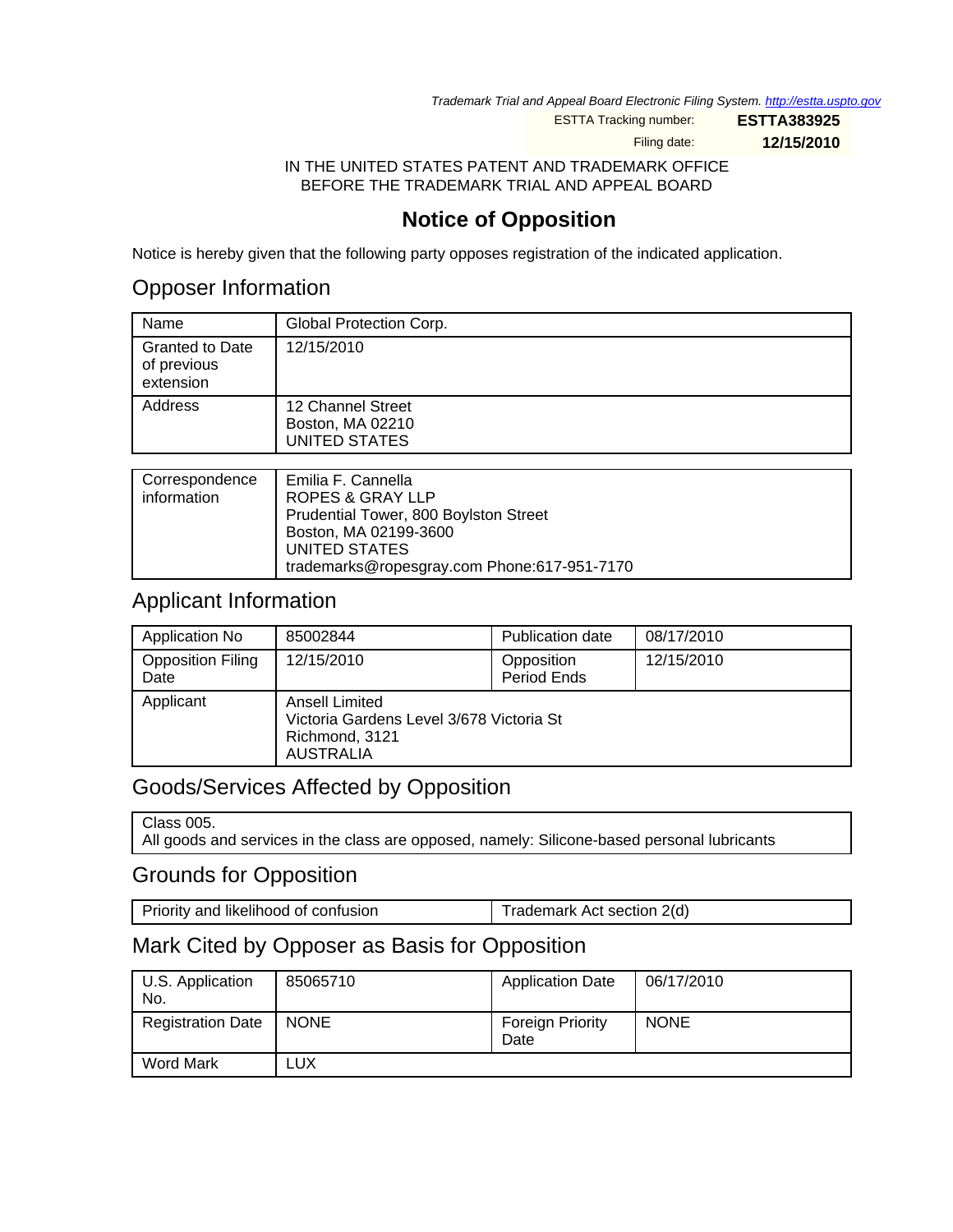| Design Mark            |                       |
|------------------------|-----------------------|
| Description of<br>Mark | <b>NONE</b>           |
| Goods/Services         | Class 005. First use: |
|                        | Personal lubricants   |

| Attachments | TOP007 Notice of Opposition.pdf (5 pages) (219220 bytes) |
|-------------|----------------------------------------------------------|
|             | 85065710#TMSN.jpeg ( 1 page )( bytes )                   |

# **Certificate of Service**

The undersigned hereby certifies that a copy of this paper has been served upon all parties, at their address record by First Class Mail on this date.

| Signature | /Emilia F Cannella/ |
|-----------|---------------------|
| Name      | Emilia F. Cannella  |
| Date      | 12/15/2010          |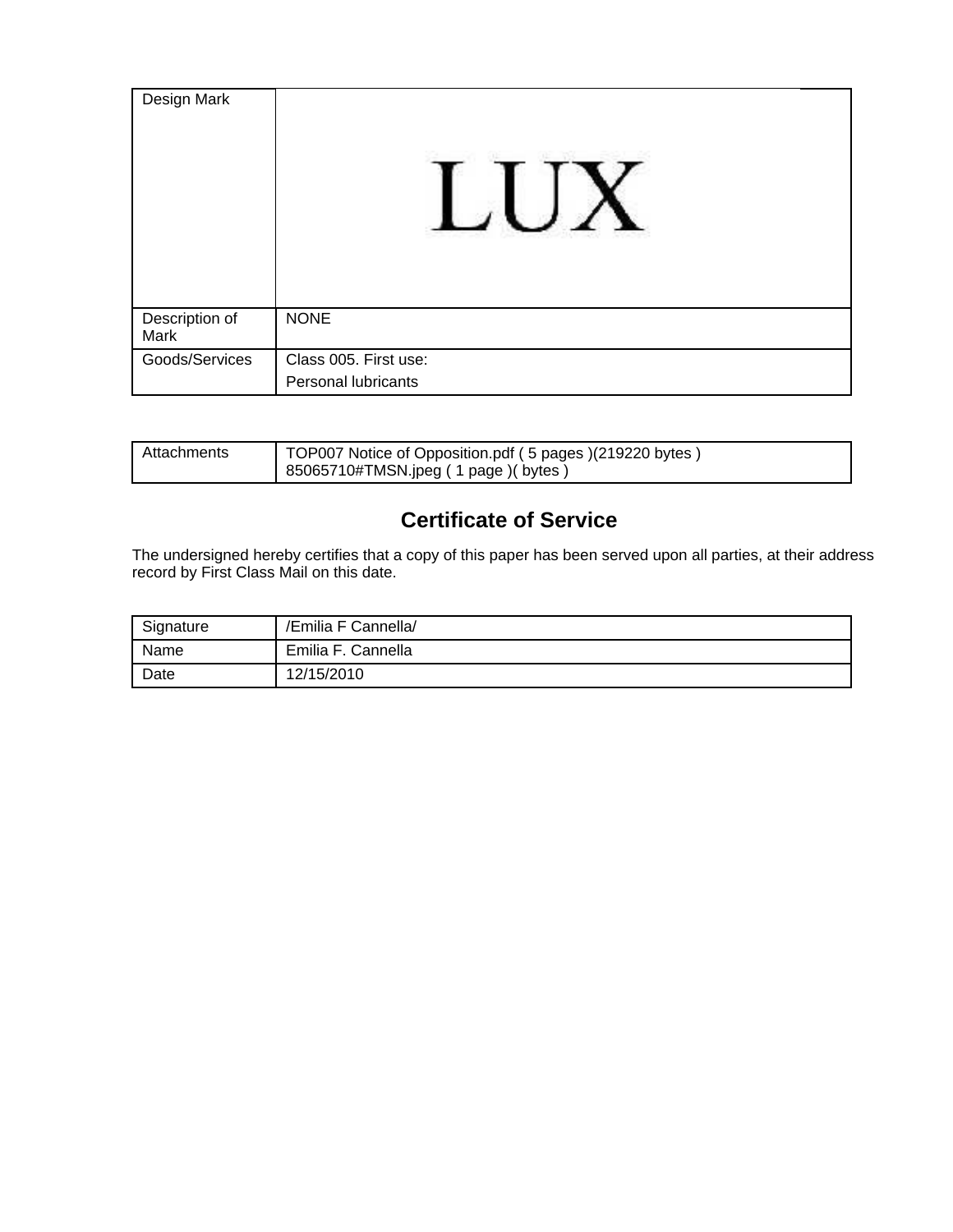### UNITED STATES PATENT AND TRADEMARK OFFICE BEFORE THE TRADEMARK TRIAL AND APPEAL BOARD

| Serial No.                      |                      | 85/002,844                         |  |
|---------------------------------|----------------------|------------------------------------|--|
| Filed                           | $\ddot{\phantom{a}}$ | March 31, 2010                     |  |
| Published                       | ÷                    | August 17, 2010                    |  |
| Applicant                       | $\ddot{\cdot}$       | <b>Ansell Limited</b>              |  |
| Mark                            | $\ddot{\cdot}$       | <b>LIFESTYLES LUXE</b>             |  |
| Goods                           | $\ddot{\cdot}$       | Silicone-based personal lubricants |  |
| <b>International Class</b>      | $\sim$               | 5                                  |  |
| <b>GLOBAL PROTECTION CORP.,</b> |                      |                                    |  |
|                                 | Opposer,             |                                    |  |
| V.                              |                      | Opposition No.                     |  |
| <b>ANSELL LIMITED</b>           |                      |                                    |  |
|                                 | Applicant.           |                                    |  |
|                                 |                      |                                    |  |

#### **NOTICE OF OPPOSITION**

In the matter of the application of Ansell Limited (hereinafter "Applicant") for registration of the mark LIFESTYLES LUXE in International Class 5 for "Silicone-based personal lubricants," Application Serial No. 85/002,844, published for opposition on August 17, 2010, Global Protection Corp. (hereinafter "Opposer"), believing that it will be damaged by registration of the mark shown, hereby opposes the application.

As grounds of opposition, Opposer alleges as follows:

25803531\_1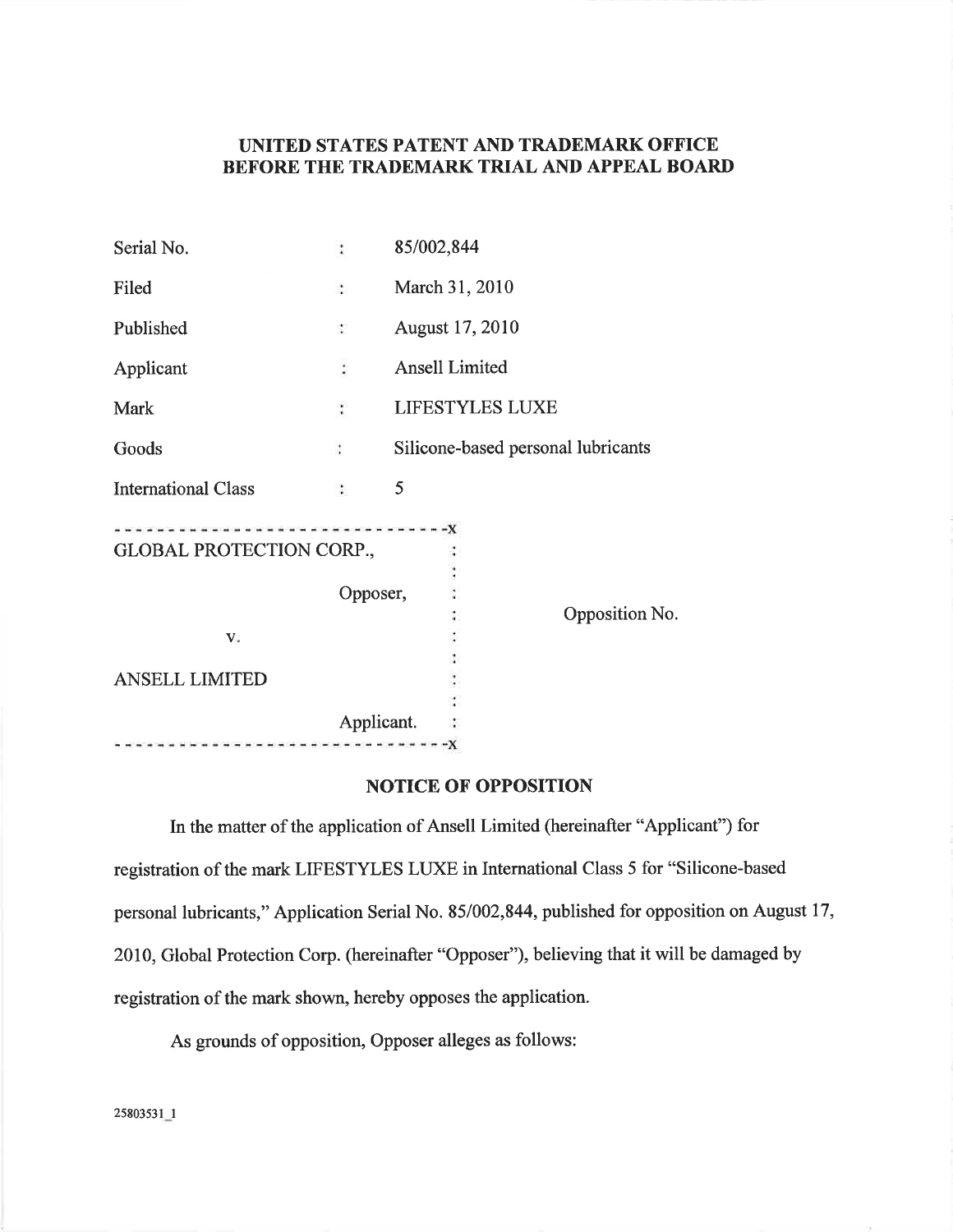Opposer, Global Protection Corp., is a Massachusetts corporation having its 1. principal place of business at 12 Channel Street, Boston, Massachusetts 02210.

Upon information and belief, Applicant, Ansell Limited, is an Australian  $2.$ corporation having a place of business at Victoria Gardens Level 3/678 Victoria St. Richmond 3121, Australia.

 $3.$ Opposer previously requested and was granted extensions of time to oppose the subject application, up to and including December 15, 2010.

Opposer is the owner of pending U.S. application Serial No. 85/065,710 for LUX,  $4.$ filed on June 17, 2010, for "Personal lubricants" (hereinafter the "LUX Mark"). Applicant's application Serial No. 85/002,844 was cited by the Examining Attorney in the Notice of Suspension dated September 20, 2010, as a potential basis for refusal of Opposer's application Serial No. 85/065,710.

5. Commencing prior to March 31, 2010 (the filing date of Applicant's application Serial No. 85/002,844) and continuing to the present, Opposer has extensively used the LUX Mark in the United States in connection with personal lubricants.

By virtue of Opposer's use and advertising of the LUX Mark in connection with 6. its products, the LUX Mark has become known by the relevant public and is symbolic of the goodwill and customer recognition established by the Opposer in the mark.

 $7.$ Upon information and belief, notwithstanding Opposer's prior rights in and to the LUX Mark, on or about March 31, 2010, Applicant filed its application for registration of its LIFESTYLES LUXE mark, Application Serial No. 85/002,844, for "Silicone-based personal lubricants," in International Class 5.

 $-2-$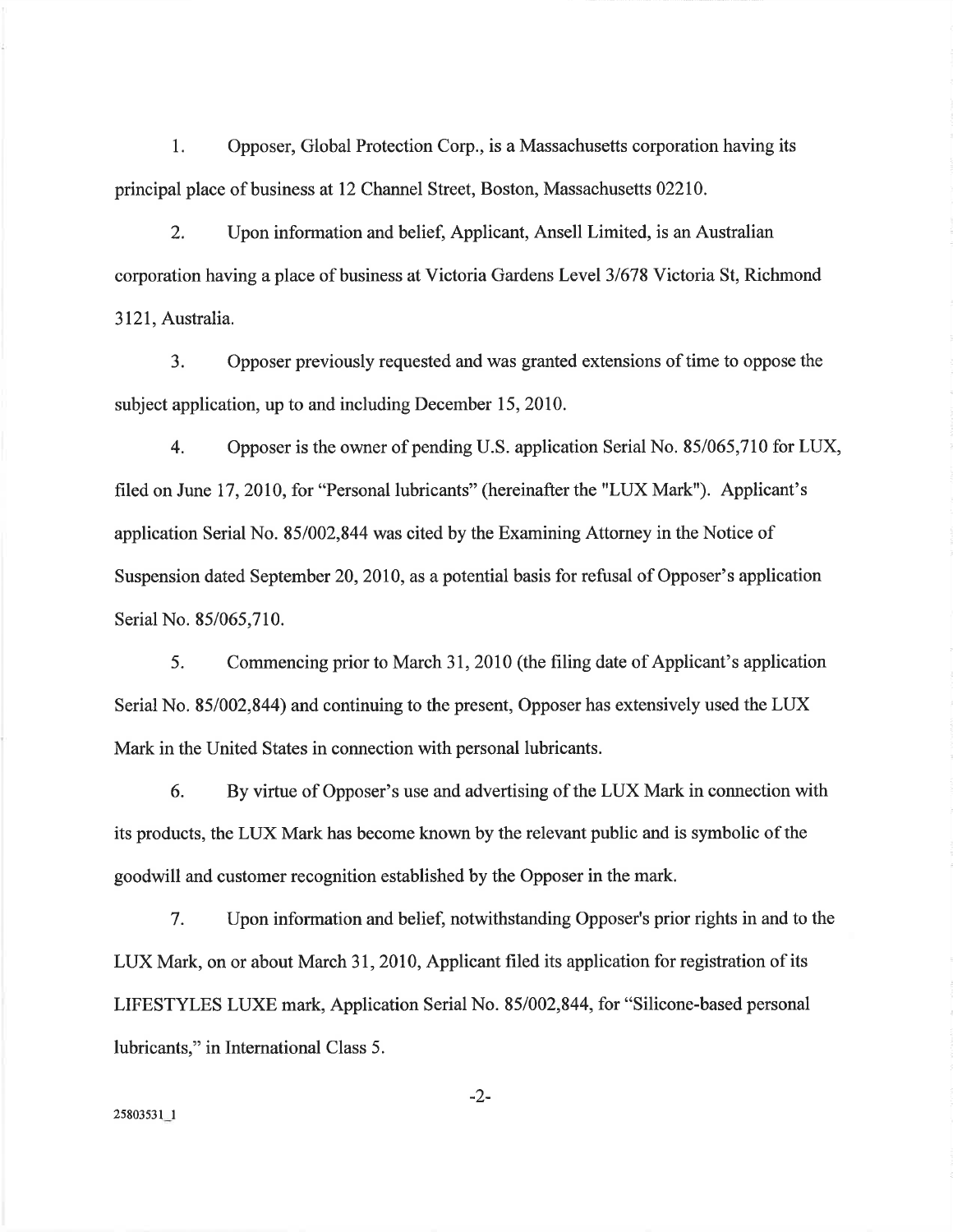8. Upon information and belief, Applicant's registration application was made with knowledge of Opposer's prior rights and prior use of the LUX Mark in connection with the same or similar goods.

9. Upon information and belief, Applicant made no bona fide use of its LIFESTYLES LUXE mark in the ordinary course of trade prior to March 31, 2010, when application Serial No. 85/002,844 was filed.

10. The mark Applicant seeks to register, namely, LIFESTYLES LUXE, so resembles the LUX Mark as to be likely, when applied to Applicant's products, to cause confusion or mistake or to deceive persons by creating the erroneous impression that Applicant's products originate with or come from Opposer or from the same source as Opposer's products, or that Applicant's products are authorized by or endorsed by or are sponsored by Opposer or are connected in some way with Opposer or its products.

Applicant's intended use and use of the designation LIFESTYLES LUXE is 11. without license, authorization, or permission of Opposer.

12. The granting of a trademark registration of LIFESTYLES LUXE to Applicant would be contrary to Section 2(d) of the Lanham Act, 15 U.S.C.  $\S$  1052(d), and would violate or diminish the prior rights of Opposer in the LUX Mark.

Based on the foregoing, and pursuant to 15 U.S.C.  $\S$  1063(a), Opposer will be 13. damaged if application Serial No. 85/002,844 should be granted because Applicant will obtain statutory rights in the LIFESTYLES LUXE trademark in violation and derogation of the prior rights of Opposer.

 $-3-$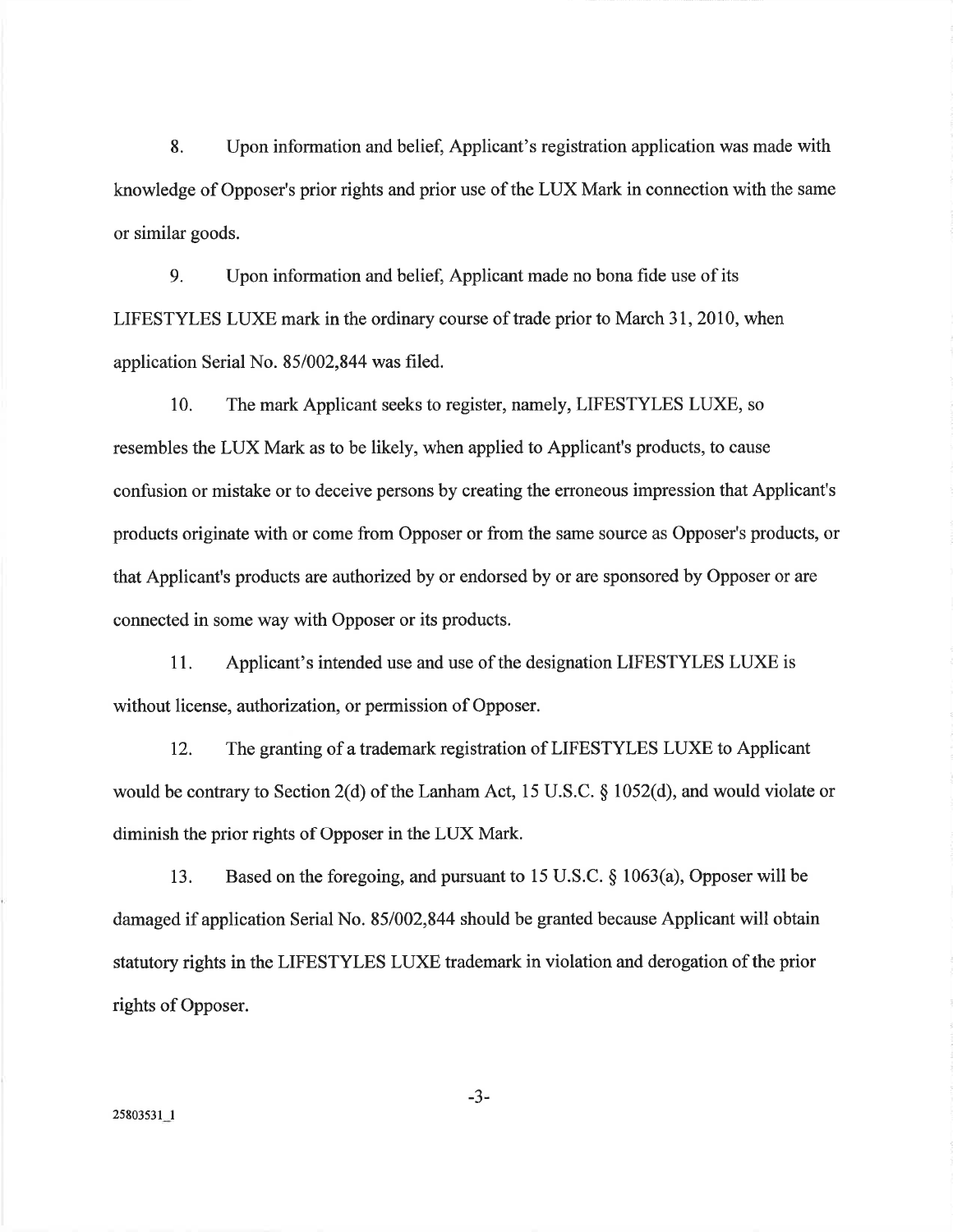WHEREFORE, Opposer prays that its opposition be sustained, that application Serial No. 85/002,844 be rejected, and that registration of LIFESTYLES LUXE as a trademark to Applicant be refused and denied.

Dated: 15 December 2010

Respectfully submitted,

 $\overline{1}$ 

Emilia F. Cannella Alexandra J. Roberts ROPES & GRAY LLP One International Place Boston, Massachusetts 02110

Attorneys for Opposer, Global Protection Corp.

25803531\_1